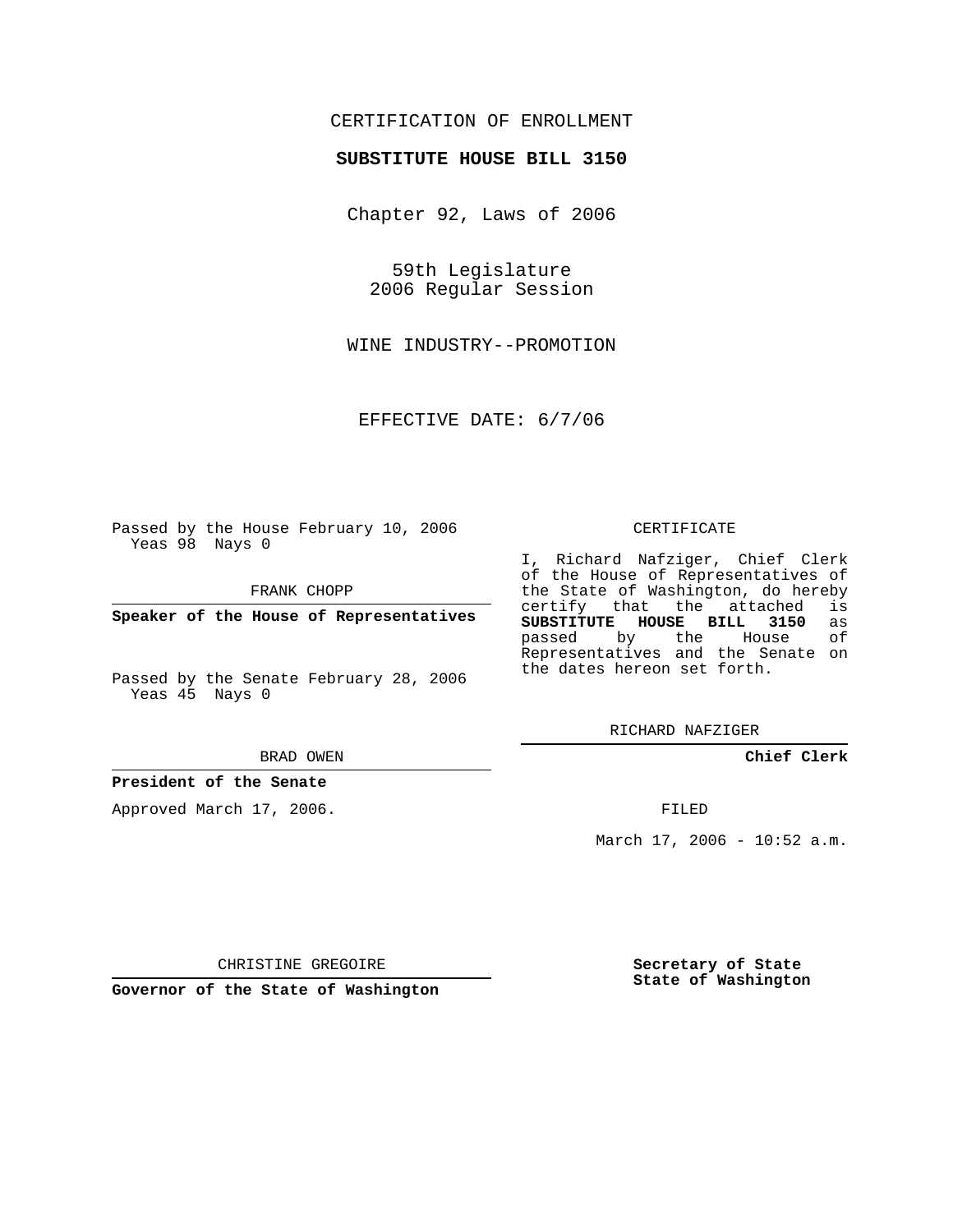# **SUBSTITUTE HOUSE BILL 3150** \_\_\_\_\_\_\_\_\_\_\_\_\_\_\_\_\_\_\_\_\_\_\_\_\_\_\_\_\_\_\_\_\_\_\_\_\_\_\_\_\_\_\_\_\_

\_\_\_\_\_\_\_\_\_\_\_\_\_\_\_\_\_\_\_\_\_\_\_\_\_\_\_\_\_\_\_\_\_\_\_\_\_\_\_\_\_\_\_\_\_

Passed Legislature - 2006 Regular Session

### **State of Washington 59th Legislature 2006 Regular Session**

**By** House Committee on Commerce & Labor (originally sponsored by Representatives Condotta, Linville, Kenney, Chase, Kessler, Conway, Holmquist, Morrell, Newhouse and Armstrong)

READ FIRST TIME 02/03/06.

 AN ACT Relating to efforts to promote the wine industry; and reenacting and amending RCW 66.28.010.

BE IT ENACTED BY THE LEGISLATURE OF THE STATE OF WASHINGTON:

 **Sec. 1.** RCW 66.28.010 and 2004 c 160 s 9 and 2004 c 62 s 1 are each reenacted and amended to read as follows:

 (1)(a) No manufacturer, importer, distributor, or authorized representative, or person financially interested, directly or indirectly, in such business; whether resident or nonresident, shall have any financial interest, direct or indirect, in any licensed retail business, unless the retail business is owned by a corporation in which a manufacturer or importer has no direct stock ownership and there are no interlocking officers and directors, the retail license is held by a corporation that is not owned directly or indirectly by a manufacturer or importer, the sales of liquor are incidental to the primary activity of operating the property as a hotel, alcoholic beverages produced by the manufacturer or importer or their subsidiaries are not sold at the licensed premises, and the board reviews the ownership and proposed method of operation of all involved entities and determines that there will not be an unacceptable level of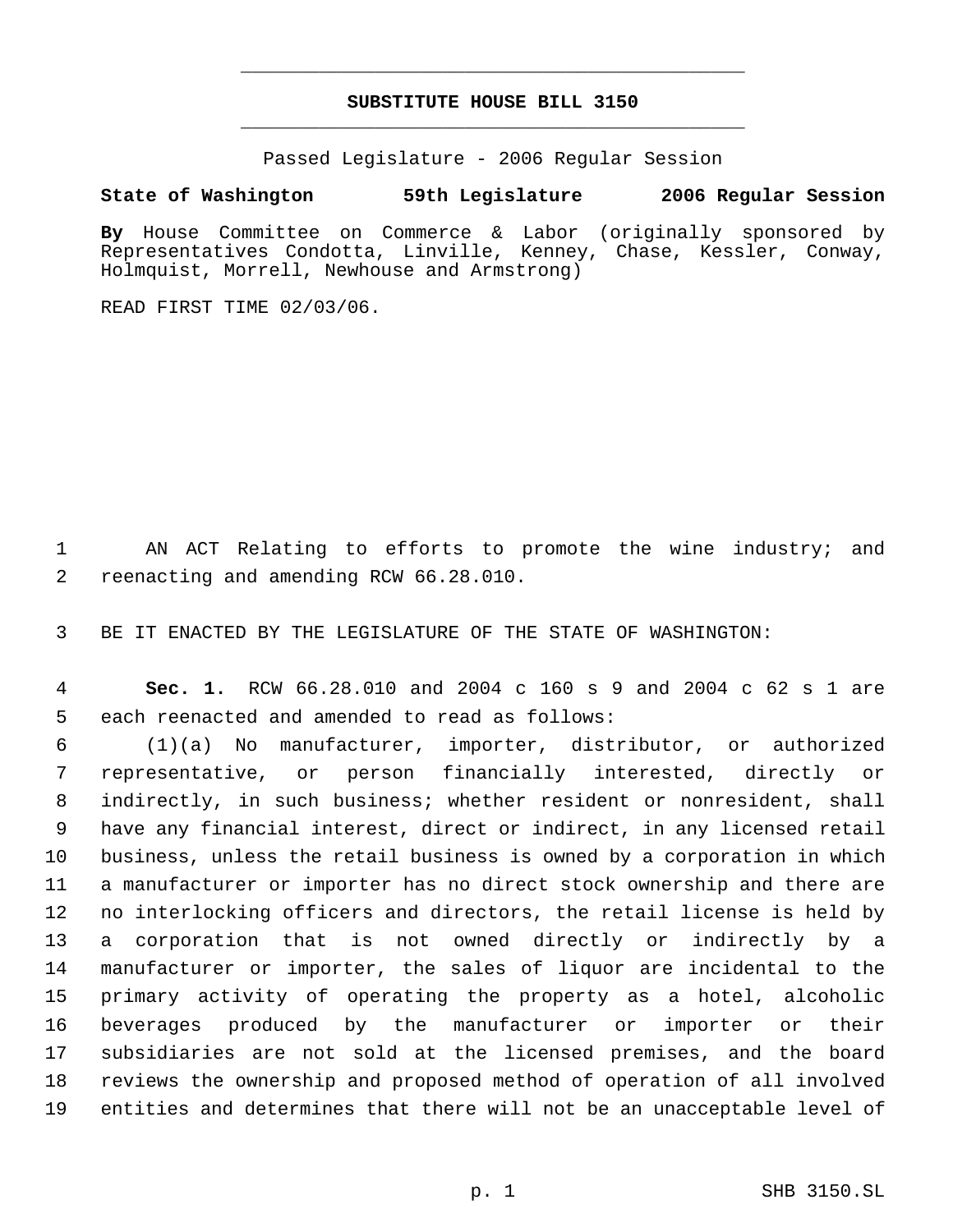control or undue influence over the operation or the retail licensee; nor shall any manufacturer, importer, distributor, or authorized representative own any of the property upon which such licensed persons conduct their business; nor shall any such licensed person, under any arrangement whatsoever, conduct his or her business upon property in which any manufacturer, importer, distributor, or authorized representative has any interest unless title to that property is owned by a corporation in which a manufacturer has no direct stock ownership and there are no interlocking officers or directors, the retail license is held by a corporation that is not owned directly or indirectly by the manufacturer, the sales of liquor are incidental to the primary activity of operating the property either as a hotel or as an amphitheater offering live musical and similar live entertainment activities to the public, alcoholic beverages produced by the manufacturer or any of its subsidiaries are not sold at the licensed premises, and the board reviews the ownership and proposed method of operation of all involved entities and determines that there will not be an unacceptable level of control or undue influence over the operation of the retail licensee. Except as provided in subsection (3) of this section, no manufacturer, importer, distributor, or authorized representative shall advance moneys or moneys' worth to a licensed person under an arrangement, nor shall such licensed person receive, under an arrangement, an advance of moneys or moneys' worth. "Person" as used in this section only shall not include those state or federally chartered banks, state or federally chartered savings and loan associations, state or federally chartered mutual savings banks, or institutional investors which are not controlled directly or indirectly by a manufacturer, importer, distributor, or authorized representative as long as the bank, savings and loan association, or institutional investor does not influence or attempt to influence the purchasing practices of the retailer with respect to alcoholic beverages. Except as otherwise provided in this section, no manufacturer, importer, distributor, or authorized representative shall be eligible to receive or hold a retail license under this title, nor shall such manufacturer, importer, distributor, or authorized representative sell at retail any liquor as herein defined. A corporation granted an exemption under this subsection may use debt instruments issued in connection with financing construction or operations of its facilities.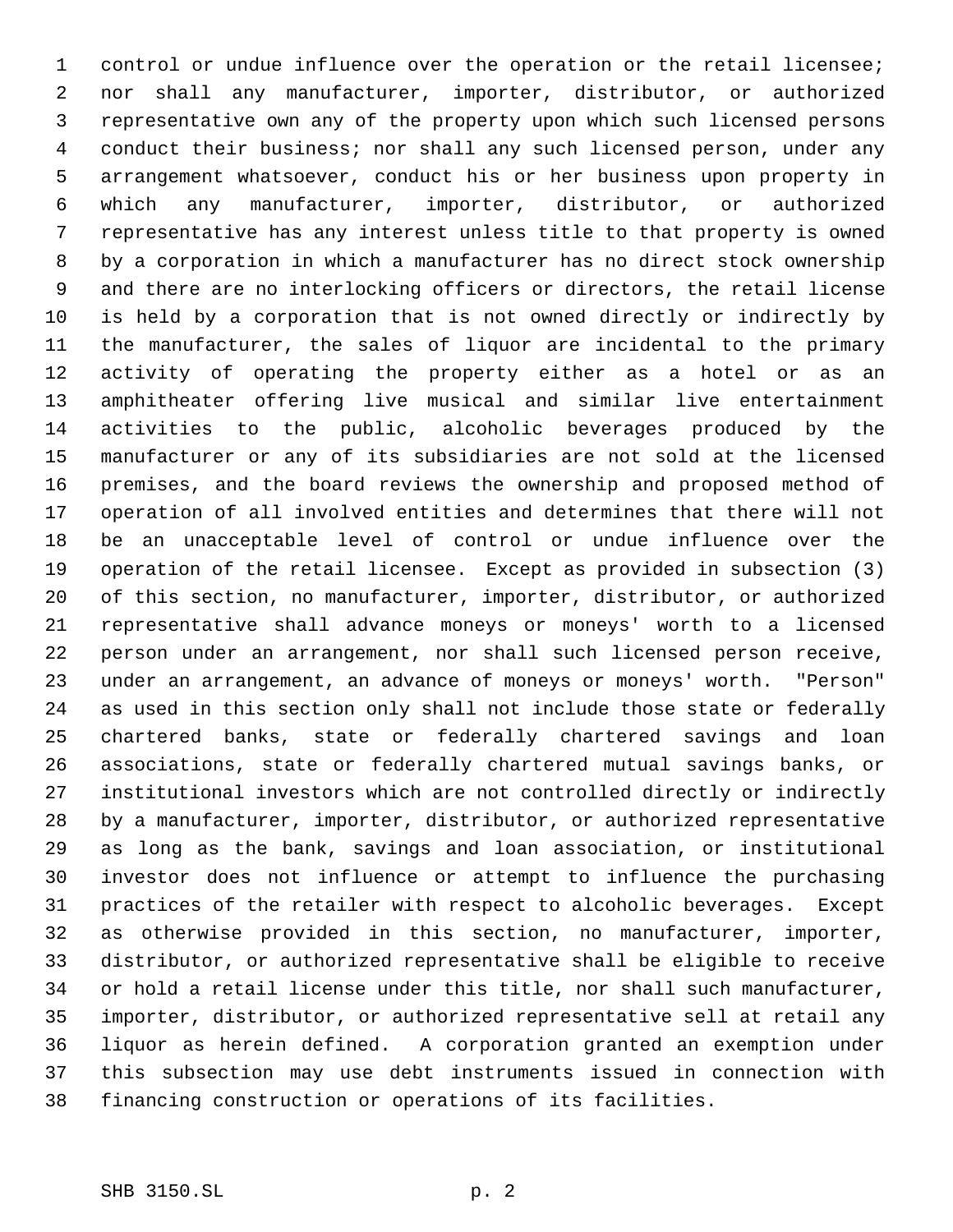(b) Nothing in this section shall prohibit a licensed domestic brewery or microbrewery from being licensed as a retailer pursuant to chapter 66.24 RCW for the purpose of selling beer or wine at retail on the brewery premises and nothing in this section shall prohibit a domestic winery from being licensed as a retailer pursuant to chapter 66.24 RCW for the purpose of selling beer or wine at retail on the winery premises. Such beer and wine so sold at retail shall be subject to the taxes imposed by RCW 66.24.290 and 66.24.210 and to reporting and bonding requirements as prescribed by regulations adopted by the board pursuant to chapter 34.05 RCW, and beer and wine that is not produced by the brewery or winery shall be purchased from a licensed beer or wine distributor.

 (c) Nothing in this section shall prohibit a licensed distiller, domestic brewery, microbrewery, domestic winery, or a lessee of a licensed domestic brewer, microbrewery, or domestic winery, from being licensed as a spirits, beer, and wine restaurant pursuant to chapter 66.24 RCW for the purpose of selling liquor at a spirits, beer, and wine restaurant premises on the property on which the primary manufacturing facility of the licensed distiller, domestic brewer, microbrewery, or domestic winery is located or on contiguous property owned or leased by the licensed distiller, domestic brewer, microbrewery, or domestic winery as prescribed by rules adopted by the board pursuant to chapter 34.05 RCW.

 (d) Nothing in this section prohibits retail licensees with a caterer's endorsement issued under RCW 66.24.320 or 66.24.420 from operating on a domestic winery premises.

 (e) Nothing in this section prohibits domestic wineries and 28 retailers licensed under chapter 66.24 RCW from jointly producing brochures and materials promoting tourism in Washington state which contain information regarding retail licensees, domestic wineries, and 31 their products.

 (f) Nothing in this section prohibits domestic wineries and retail licensees from identifying the wineries on private labels authorized under RCW 66.24.400, 66.24.425, and 66.24.450.

 (2) Financial interest, direct or indirect, as used in this section, shall include any interest, whether by stock ownership, mortgage, lien, or through interlocking directors, or otherwise. Pursuant to rules promulgated by the board in accordance with chapter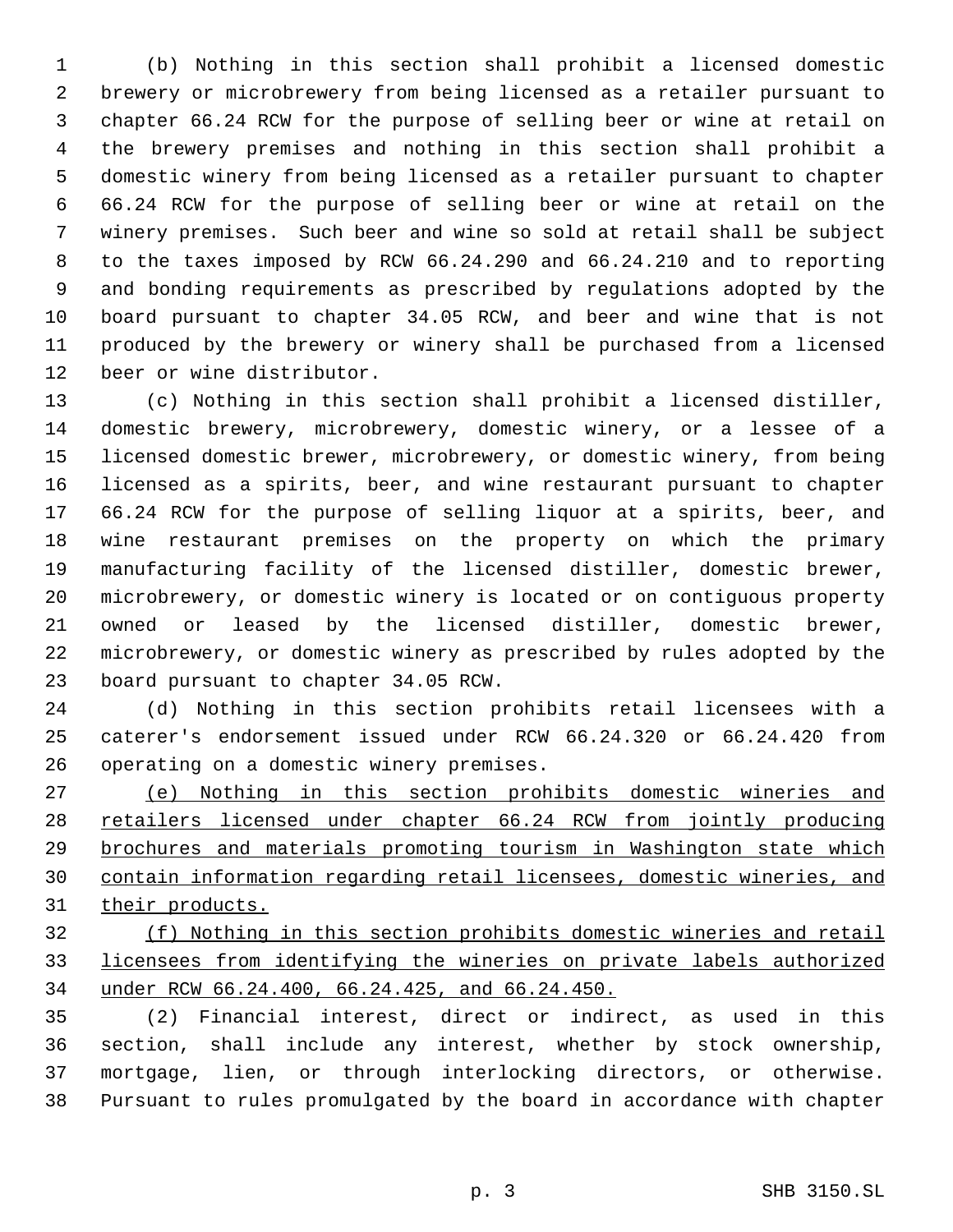34.05 RCW manufacturers, distributors, and importers may perform, and retailers may accept the service of building, rotating and restocking case displays and stock room inventories; rotating and rearranging can and bottle displays of their own products; provide point of sale material and brand signs; price case goods of their own brands; and perform such similar normal business services as the board may by regulation prescribe.

 (3)(a) This section does not prohibit a manufacturer, importer, or distributor from providing services to a special occasion licensee for: (i) Installation of draft beer dispensing equipment or advertising, (ii) advertising, pouring, or dispensing of beer or wine at a beer or wine tasting exhibition or judging event, or (iii) a special occasion licensee from receiving any such services as may be provided by a manufacturer, importer, or distributor. Nothing in this section shall prohibit a retail licensee, or any person financially interested, directly or indirectly, in such a retail licensee from having a financial interest, direct or indirect, in a business which provides, for a compensation commensurate in value to the services provided, bottling, canning or other services to a manufacturer, so long as the retail licensee or person interested therein has no direct financial interest in or control of said manufacturer.

 (b) A person holding contractual rights to payment from selling a liquor distributor's business and transferring the license shall not be deemed to have a financial interest under this section if the person (i) lacks any ownership in or control of the distributor, (ii) is not employed by the distributor, and (iii) does not influence or attempt to influence liquor purchases by retail liquor licensees from the distributor.

 (c) The board shall adopt such rules as are deemed necessary to carry out the purposes and provisions of subsection (3)(a) of this section in accordance with the administrative procedure act, chapter 34.05 RCW.

 (4) A license issued under RCW 66.24.395 does not constitute a retail license for the purposes of this section.

 (5) A public house license issued under RCW 66.24.580 does not violate the provisions of this section as to a retailer having an